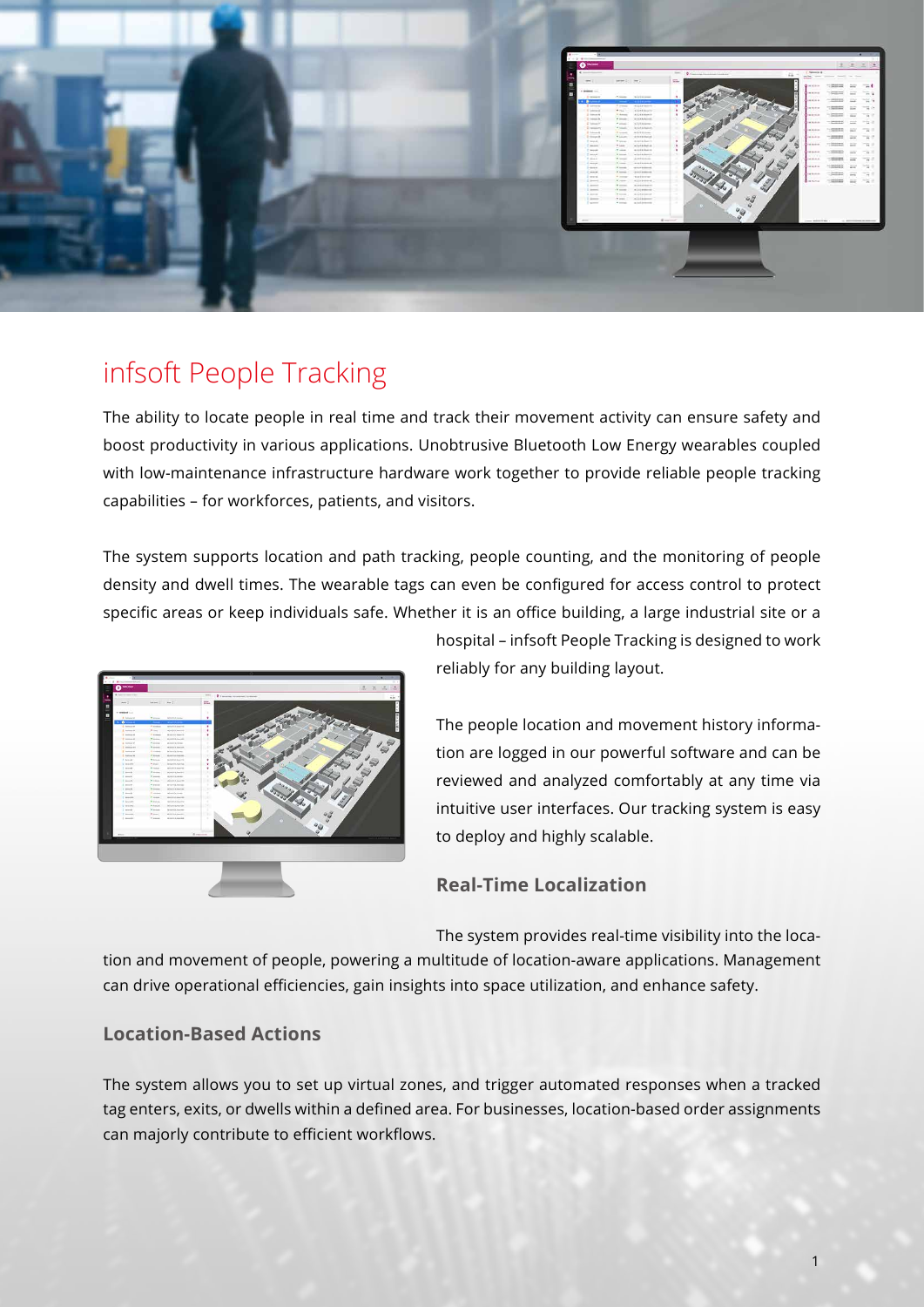# **Safety and Security**

The tags are equipped with a "panic button", which can be used to request help immediately, sending an alert with the current position. In case of emergencies, knowing the location of affected individuals significantly reduces the necessary rescue time.

## **Technical Implementation**

Every individual to be tracked wears a small rugged BLE wristband, which is used to identify their location in real time. infsoft Locator Beacons and infsoft Locator Nodes 1400 are installed at regular intervals throughout the facility.

The wristband receives Bluetooth signals from infsoft Locator Beacons installed in the monitored zones. The data is then forwarded to a Bluetooth gateway (infsoft Locator Node 1400) and the infsoft LocAware platform®.

The beacon wristbands can be easily recharged overnight.

### **Required Hardware**



**Deployed Software**